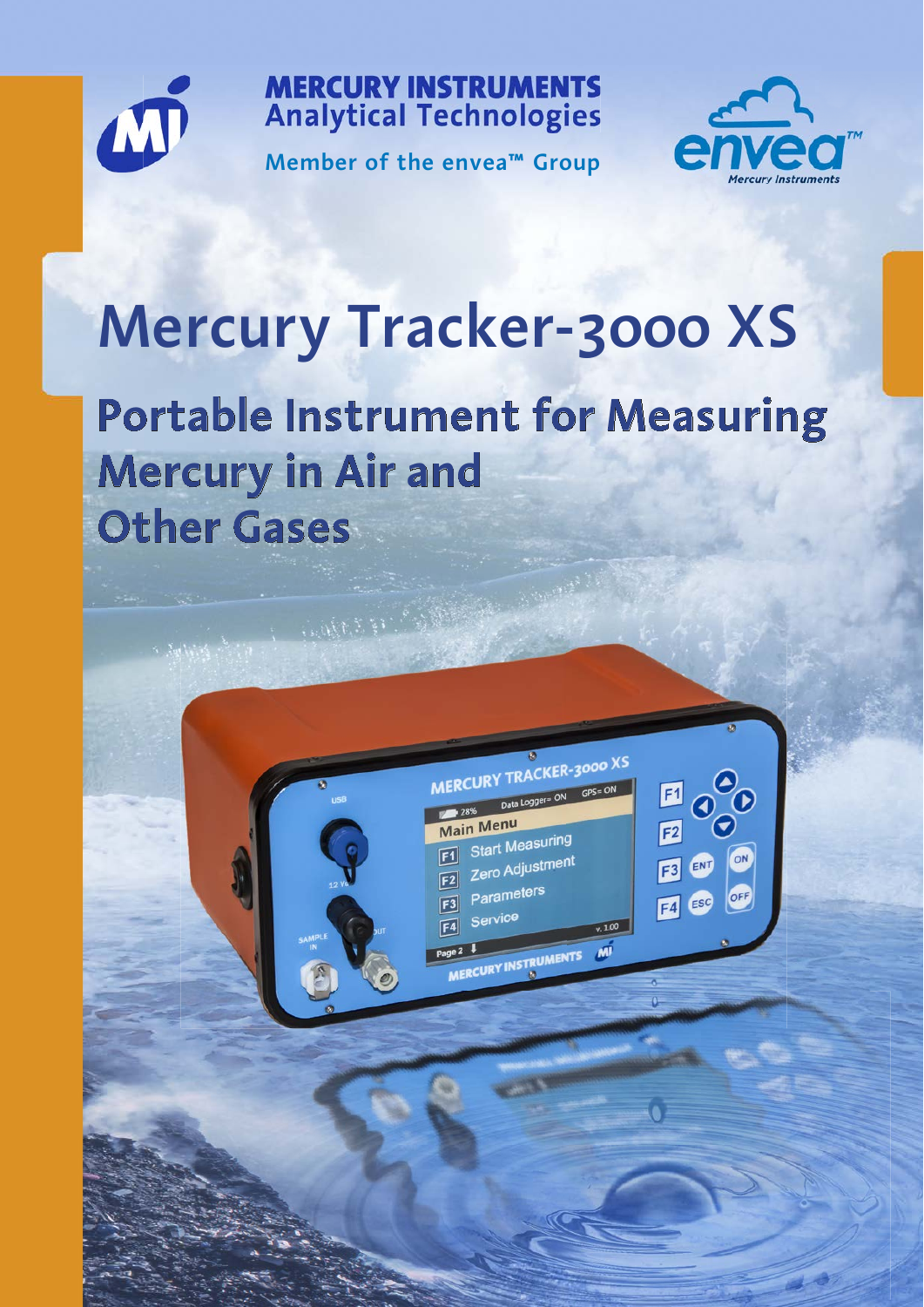### **The new Mercury Tracker-3000 XS**

### **- lighter - smaller - more comfortable**

We updated the well-proven Mercury Tracker-3000 XS!

The new Mercury Tracker-3000 XS weighs even less, it is smaller, easier to handle and features GPS, a 5.7" color TFT display and a new high performance Eneloop battery pack with minimized self-discharge.



### **Features and special benefits**

- Real time measurement
- High precision measuring principle: atomic absorption (AAS)
- Easy to operate
- Data logger with GPS integrated
- Measuring ranges 0-100  $/$  0-1000  $/$  0-2000  $\mu$ g/m<sup>3</sup>
- High resolution 0.0001 mg/m<sup>3</sup>
- Shock proof and corrosion resistant for rugged field operation



- membrane pump with long service life
- unsurpassed stable optical bench
- very fast response time
- factory calibration with long-term stability
- waterproof keypad and cable connectors
- operates at least five hours on fully charged Eneloop battery pack
- additional quick swap battery pack (optional)
- rugged and noncorrosive ABS case
- dirt repellent bag with padded top for transport and savekeeping
- probe with ergonomic handle
- comfortable shoulder strap

### **Measuring principle**

The mercury concentration is measured in an optical cell entirely made of a high purity grade fused silica. A maintenance-free membrane pump continuously feeds the sample gas into the measuring cell where the attenuation of a UV beam is measured. Analytical wavelength used is 253.7 nm.

This measuring method is called "Cold Vapor Atomic Absorption Spectrometry" (CVAAS), which is extremely sensitive for mercury determination and has been widely used for many years.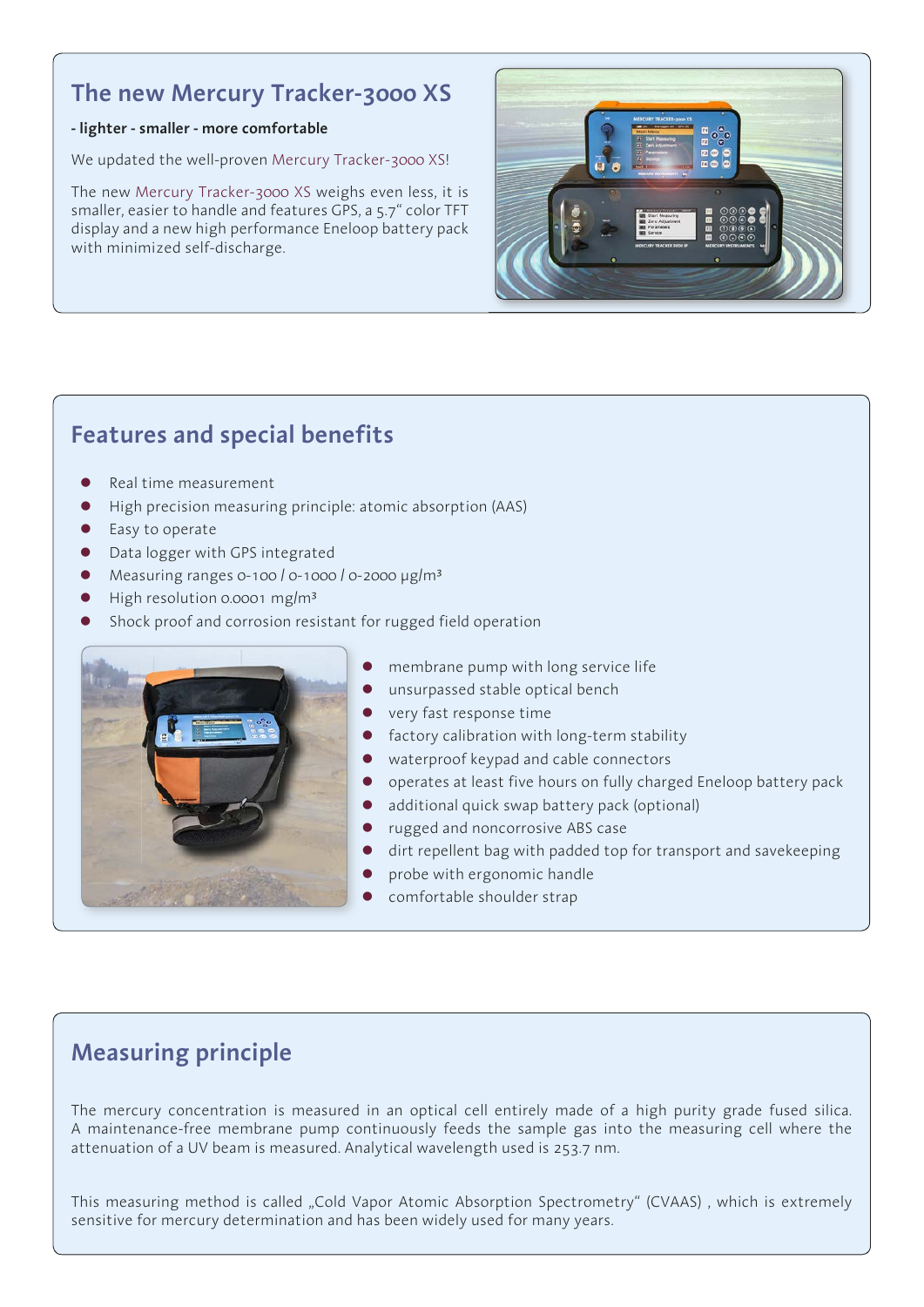### **Applications**

### **Avoid problems related to mercury contamination!**

The Mercury Tracker-3000 XS is a leightweight, compact and rugged instrument for measuring the mercury concentration in air.

The Mercury Tracker-3000 XS sets the highest standard for portable mercury screening and is used for different applications including:

- Safety at work
- Exhaust gas survey
- Environmental monitoring
- Mercury spills screening
- Hazardous waste inspection
- Investigation of contaminated sites
- Investigation of mercury contamination in air
- Measurement of mercury in scientific research





### **Analytical Performance**

The Mercury Tracker-3000 XS uses a high-frequency driven electrodeless mercury discharge lamp (EDL) as UV source. It generates emission lines of an extremely narrow bandwidth which are congruent with the absorption lines of the Hg atoms to be measured. Cross-sensitivities are thus minimized.

Contrary to gold film based systems, the Mercury Tracker-3000 XS shows virtually no interference to hydrogen sulfide (H<sub>2</sub>S) or water vapor. The extremely high stability of the UV source is a result of the reference detector method which is applied in the Mercury Tracker-3000 XS. Total background noise is less than 0.1 µg/m<sup>3</sup>. To prevent temperature drift both the lamp unit and the detectors are temperature-stabilized.

The instrument is factory calibrated before delivery. The calibration remains stable over a long period of time.

### **Easy to operate**

The user controls the Mercury Tracker-3000 XS by menu-guided inputs on a waterproof membrane keypad and a 5.7" TFT graphic display with LED backlight. After switch-on the light source is stabilized (approx. 1 - 5 minutes) and the baseline is automatically adjusted by the auto zero function. Measurement then starts automatically, continuously indicating the mercury concentration of the air both numerically and graphically in real time.

The following settings can be entered in the parameters menu: duration and repeat interval of Auto Zero, selection of the concentration unit ( $\mu$ g/m<sup>3</sup> or ppb), measuring range (0-100, 0-1000, 0-2000  $\mu$ g/m<sup>3</sup>), input of three different alarm levels, calculation of a mean value over three freely selectable time intervals, data logger and GPS activation.

The device also features a serial interface (USB) as well as bluetooth for data transfer to a PC. All data can be saved as ASCII or EXCEL®-files. The necessary software (Mercury Instruments Hg-Transfer) is included.

In case of a malfunction the operator of the Mercury Tracker-3000 XS is warned via messages on the display.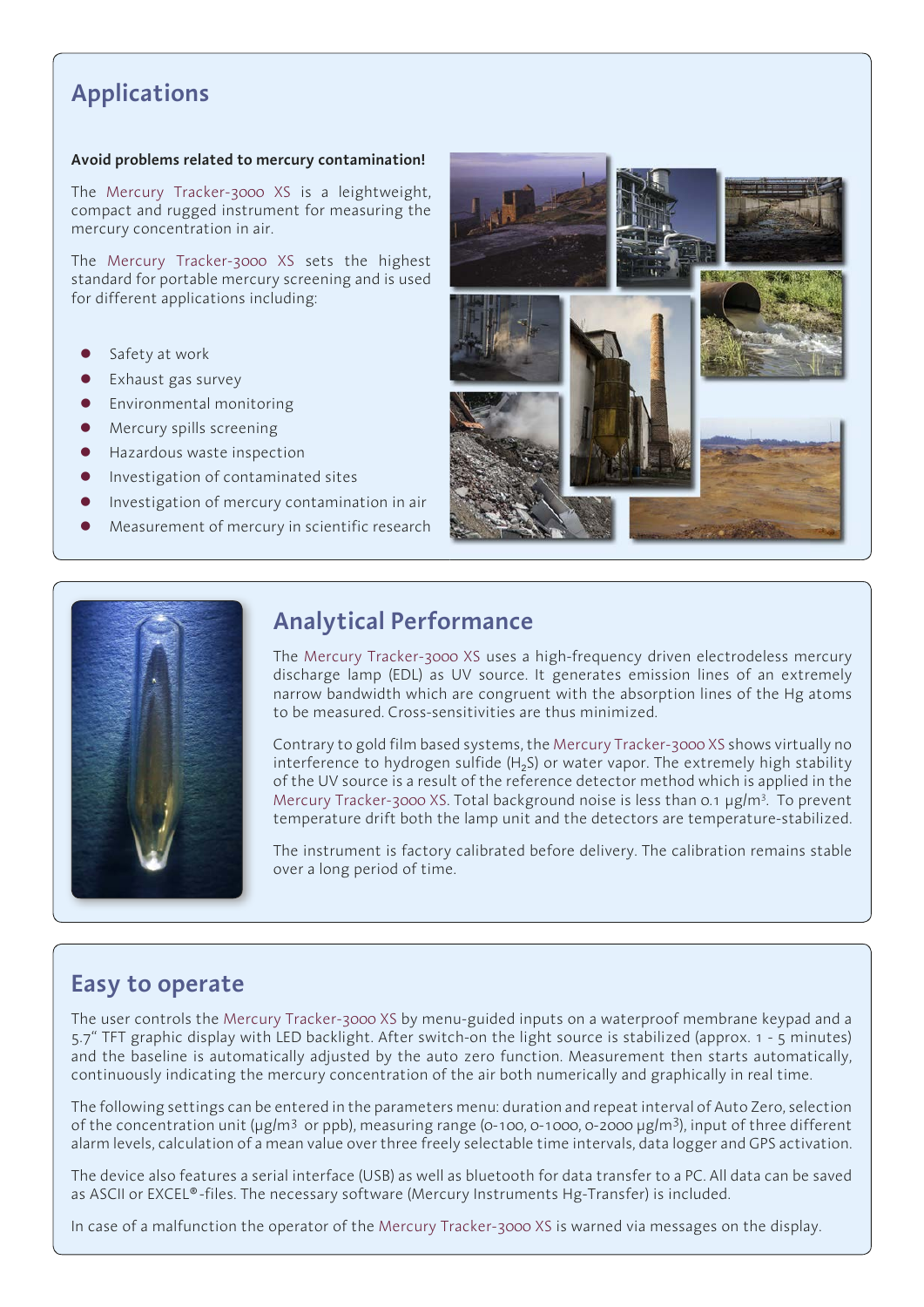### **Mobile Use**

The Mercury Tracker-3000 XS runs at least five hours on rechargeable 12V Eneloop batteries. For longer employments the battery pack can quickly be swapped for fully charged spare batteries (additional Eneloop battery packs as option).

An intelligent charger unit which ensures to keep the battery capacity at maximum comes with the instrument.

With an optionally available cigarette lighter adapter the instrument can be powered by the car battery or another 12V DC source.





The comfortable shoulder strap allows for easy field work without fatigue. The probe makes it easy to measure the areal distribution of mercury concentrations. The probe features an ergonomic handle and is easily demountable. It can be stowed away in a separate bag.

### **Data logger and GPS**

The data logger of the Mercury Tracker-3000 XS saves the measurements to a built-in 2 GB SD card.

The data logger allows for an automatic and continuous storage of the measured concentrations. The interval between measurements to be saved can be set to a time ranging from 1 to 999 seconds (logging rate).

Along with the concentration the saved data set includes time, date and the geographical position (if desired).

The built-in GPS receives US-GPS, Galileo, GLONASS and others. This increases the accuracy of the positioning and ensures an optimized signal reception.

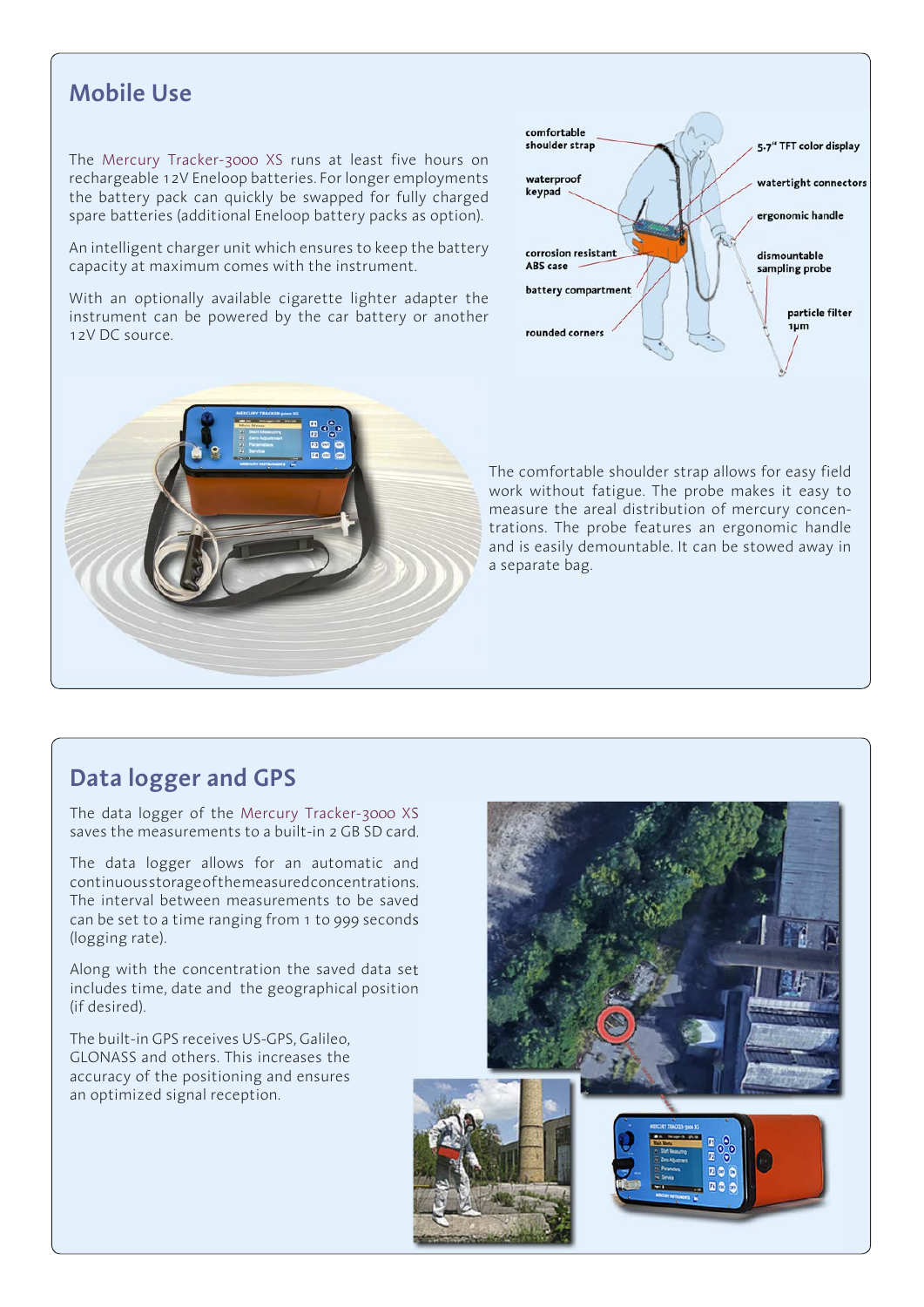### **Tracker-3000 XS : Technical Specifications**

| <b>Measuring principle</b>    | UV absorption (CVAAS), wavelength = 253.7 nm                                                                                             |  |  |
|-------------------------------|------------------------------------------------------------------------------------------------------------------------------------------|--|--|
| UV source:                    | Electrodeless low-pressure mercury lamp (EDL)                                                                                            |  |  |
| <b>Stabilization method:</b>  | Reference beam method                                                                                                                    |  |  |
| <b>Optical cell:</b>          | <b>Fused silica (Suprasil)</b>                                                                                                           |  |  |
| <b>Measuring ranges:</b>      | $\cdot$ 0 - 100 µg/m <sup>3</sup><br>$\cdot$ 0 - 1000 µg/m <sup>3</sup><br>$\cdot$ 0 - 2000 µg/m <sup>3</sup>                            |  |  |
| Sensitivity:                  | $0.1 \mu g/m^3$ (0.01 ppb)                                                                                                               |  |  |
| <b>Response time:</b>         | Approx. 1 second, real time measurement                                                                                                  |  |  |
| Alarm:                        | Exceedance of concentration, 3 levels programmable                                                                                       |  |  |
| <b>Status alarms:</b>         | • measuring cell soiled<br>• battery state<br>• UV lamp exhausted                                                                        |  |  |
| Control pad:                  | Waterproof membrane keypad                                                                                                               |  |  |
| <b>Measurement display:</b>   | 5.7 inch TFT graphical color display, with LED backlight                                                                                 |  |  |
| <b>Signal outputs:</b>        | • USB<br>• Bluetooth                                                                                                                     |  |  |
| Software for data transfer:   | Mercury Instruments "Hg-Transfer" included on delivery,<br>export of data: EXCEL® and ASCII format                                       |  |  |
| Data storage:                 | Built-in Data logger, internal 2 GB SD-card,<br>automatic time and date stamp, GPS stamp if activated                                    |  |  |
| GPS:                          | Built-in, receives US-GPS, Galileo, GLONASS and others for<br>increase in positioning accuracy and improved reception                    |  |  |
| Internal power supply:        | Rechargeable 12 V Eneloop batteries with min. capacity of 5 hours<br>and minimized self-discharge,<br>quick swap battery packs as option |  |  |
| <b>External power supply:</b> | · 230 VAC/50Hz<br>• 110 VAC/60 Hz; with mains adapter<br>· external 12 V DC sources (cigarette lighter adapter optional)                 |  |  |
| <b>Dimensions:</b>            | 29 x 17 x 14 cm (11.6" x 6.8" x 5.6") (W x H x D)                                                                                        |  |  |
| Weight:                       | approx. 2.5 kg (incl. battery pack)                                                                                                      |  |  |



**As a leading supplier of high precision analytical equipment, we strive at all times to offer top quality solutions. Our products are manufactured according to the ISO 9001 quality regulations.**